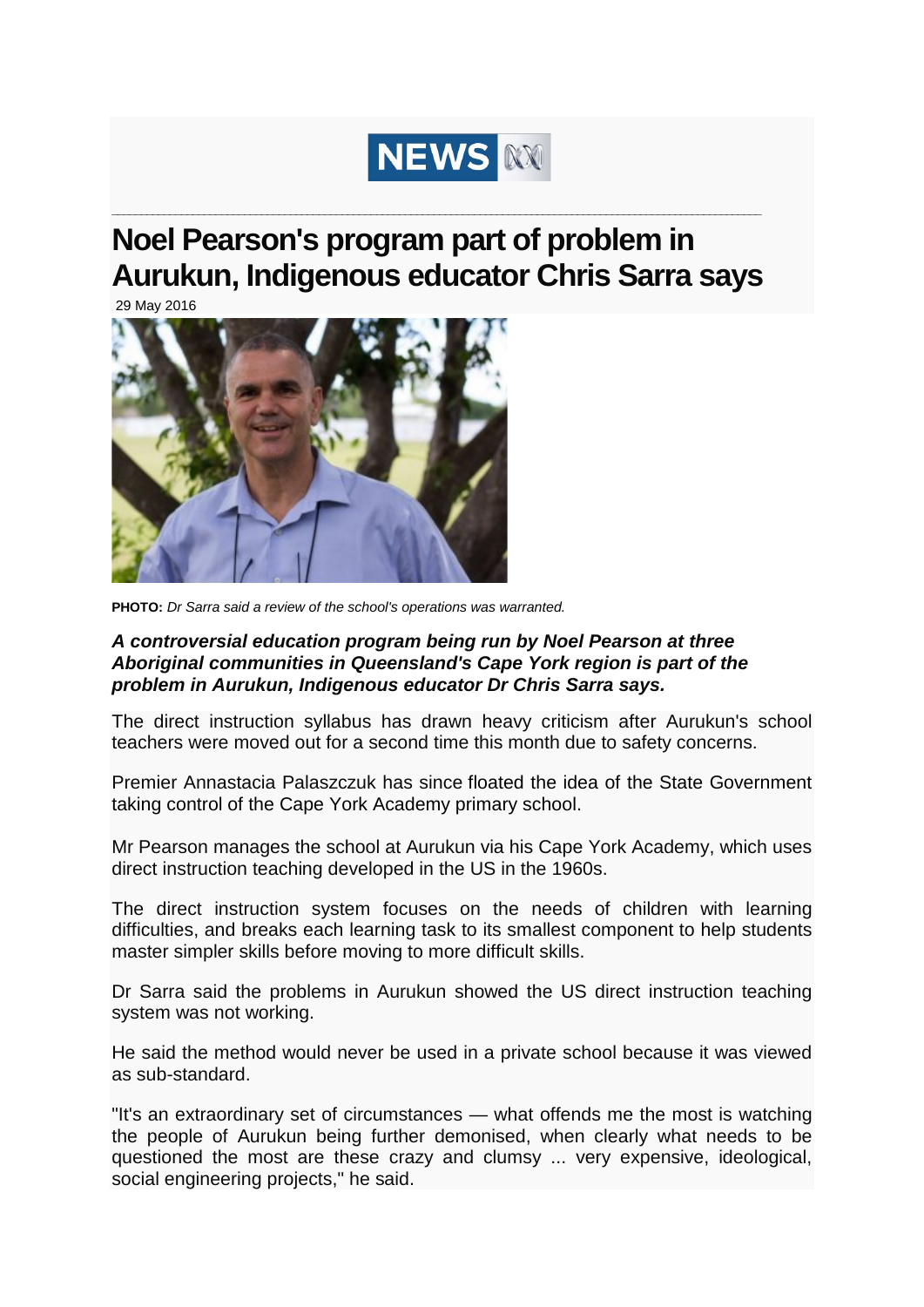"It is time to stop treating the people of Aurukun as if they are somehow sub-human, because when we treat people as sub-human, then of course these kinds of subhuman behaviours are going to emerge."

Some Aurukun teachers feel 'completely demoralised'

Dr Sarra said Mr Pearson's program had been running for six years, costing tens of millions of dollars, with performance indicators in some areas going backwards.

What is direct instruction teaching?

- Dr Chris Sarra says direct instruction is an explicit way of teaching where the student listens and responds, which is a necessary part of teaching
- The system is highly scripted, where teachers are told what to say, and students encouraged to respond in a particular way
- However, if the whole day is spent doing that, it is very boring
- It can affect the teacher-student relationship and assumes all students are at the same level
- The problem at Aurukun's school is the direct instruction teaching system is a product brought off-the-shelf from the US, Dr Sarra says

"The facts suggest that attendance is going backwards and performance in most areas is going backwards," he said.

"People might point to some areas where there are shoots of hope.

"But that is indefensible when you consider the amount of money that has gone in there — enough to enable sometimes a ratio of three teachers to one student ... particularly when other schools in the Cape are performing much, much better, with no extra funding.

"That's not to say that the teachers who are there [at Aurukun] are not good people — they are excellent people and I still talk to some of those [people].

"But they are in a circumstance where they are feeling completely demoralised by this kind of sub-standard approach, which does nothing to honour the children of Aurukun and nothing to honour the teaching profession."

Evidence 'screaming out' that approach not working

Dr Sarra said a review of the school's operations was warranted.

He said many other schools were outperforming Aurukun, including Pormpuraaw, Lockhart River and Bamaga, which have not had extra funding.

"What the Government needs to do is have the courage to say 'this approach is not working', and they need to stop wondering about whether or not they're going to be losing votes by saying enough is enough, and they need to do what is right," he said.